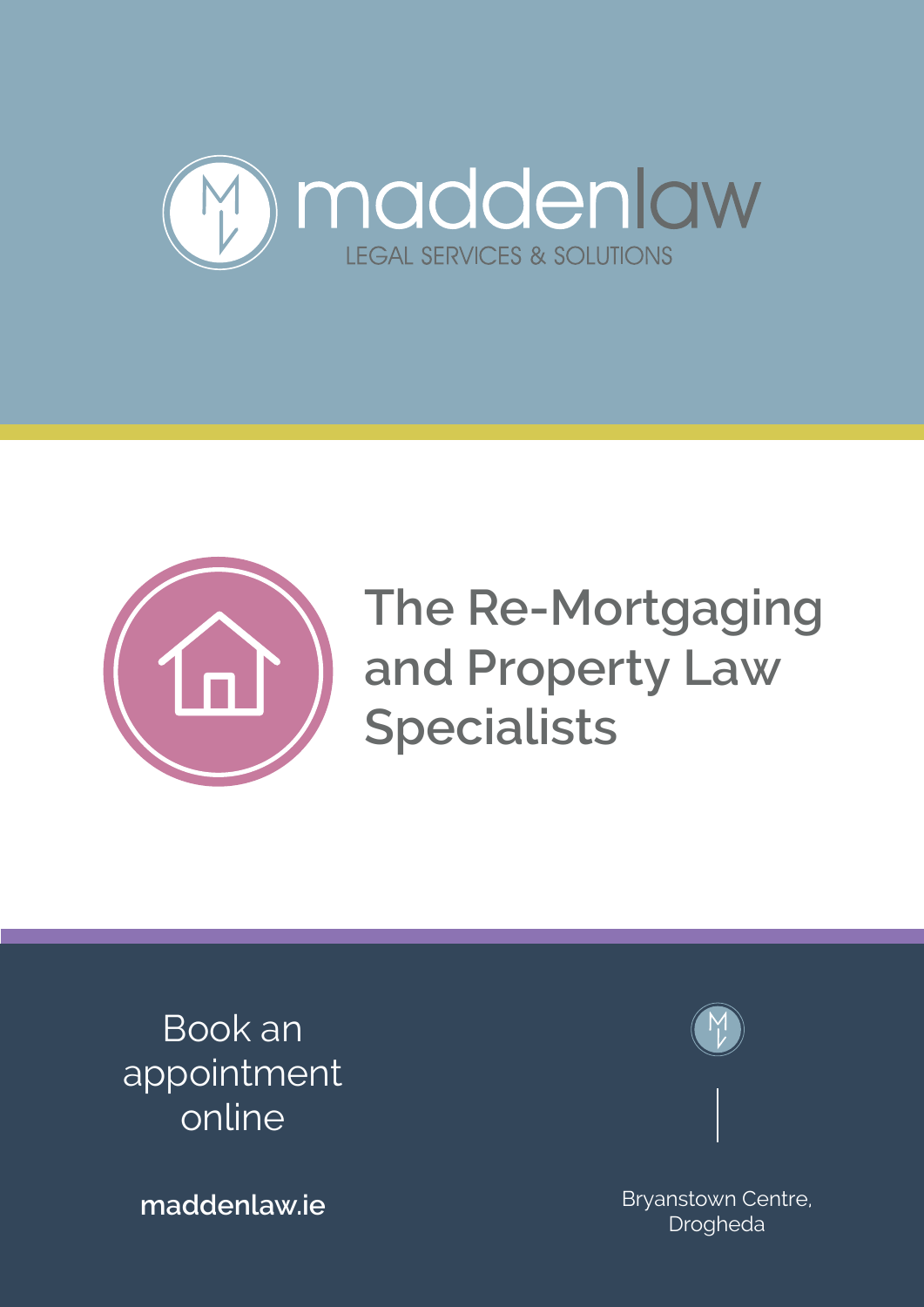|  | Re-Mortgage Instruction Form |  |  |
|--|------------------------------|--|--|
|--|------------------------------|--|--|

| Name(s):                                                                                                                                                   |  |  |  |  |  |  |
|------------------------------------------------------------------------------------------------------------------------------------------------------------|--|--|--|--|--|--|
| Address:                                                                                                                                                   |  |  |  |  |  |  |
|                                                                                                                                                            |  |  |  |  |  |  |
| Phone number: www.communications.com/www.communications.com/www.communications.com/www.communications.com/www.com                                          |  |  |  |  |  |  |
| <b>Email address:</b>                                                                                                                                      |  |  |  |  |  |  |
|                                                                                                                                                            |  |  |  |  |  |  |
| widowed<br>never married<br>married<br>separated<br><b>Marital status</b><br>of borrower 1:<br>*divorced<br>*legally separated<br>co-habiting<br>remarried |  |  |  |  |  |  |
| never married<br>married<br>widowed<br>separated<br><b>Marital status</b><br>of borrower 2:<br>*divorced<br>*legally separated<br>co-habiting<br>remarried |  |  |  |  |  |  |
|                                                                                                                                                            |  |  |  |  |  |  |
| Name of the registered owner(s): <b>manufacture and contract to the registered owner(s):</b>                                                               |  |  |  |  |  |  |
|                                                                                                                                                            |  |  |  |  |  |  |
|                                                                                                                                                            |  |  |  |  |  |  |
|                                                                                                                                                            |  |  |  |  |  |  |
| New mortgage account number:                                                                                                                               |  |  |  |  |  |  |
| Are there any other charges/mortgages/loans secured against the property?<br>N                                                                             |  |  |  |  |  |  |
|                                                                                                                                                            |  |  |  |  |  |  |
|                                                                                                                                                            |  |  |  |  |  |  |
| Date of the month the current mortgage goes out:                                                                                                           |  |  |  |  |  |  |